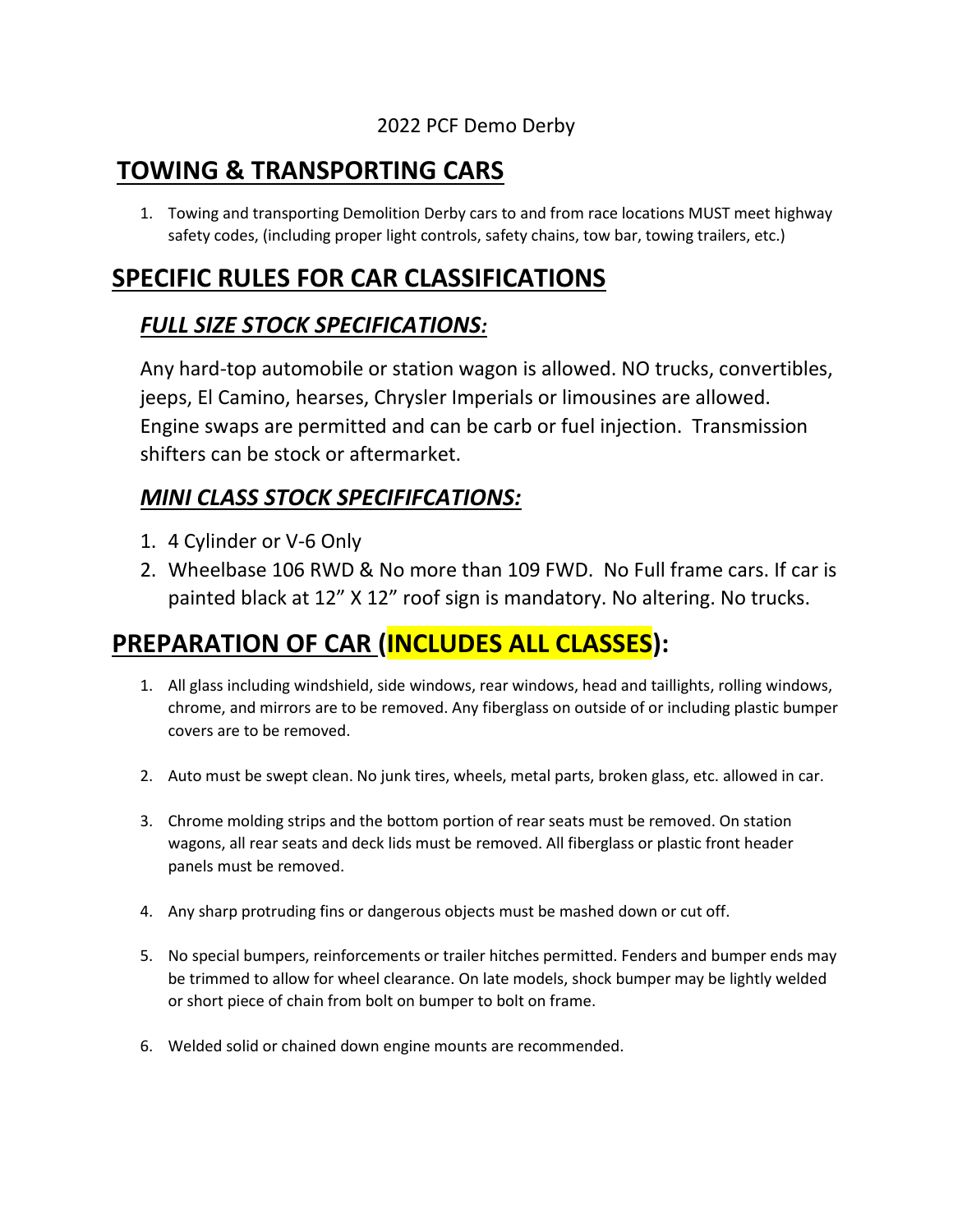- 7. Radiators must remain in the original position or taken off. Comparable replacement radiators are permitted. Transmission coolers are permitted, but only if they are secured inside the engine compartment.
- 8. Three inch (3") max Dash bar or seat bar to sheet metal is permitted. No roll cages.
- 9. All doors must be fastened shut by wire, straps, and/or chains for the driver's safety. Driver's and Passenger doors are to be welded or wired shut 5" on 5" off.
- 10. Only one battery, any size, is allowed. If battery is removed from original position, it must be placed in driver's compartment, secured and covered.
- 11. Light chains may be used on trunk or tailgate only. Wiring must be from sheet metal to sheet metal. No welding washers to body for wire. No welding washers for holes. No other wiring to bumpers or frames. No welding, pre-bending, smashing, folding of sheet metal. No bands, bolts, pins, or cables can be used. No welds on hood, trunk, or tailgate. Official's decision on overuse of wires or chains. Hood and trunk must be left open until after inspection. Hoods must remain on cars
- 12. BOTH FRONT DOORS MUST BE PAINTED WHITE FOR SAFETY and numbered. Special numbers are permitted. NO PROFANITY WILL BE ALLOWED ON ANY PORTION OF THE CAR! Numbering shall be on both doors and roof.
- 13. Stock gas tanks must be removed from original position and placed in front of rear axle and no father forward than the rear of the seat. All fuel tanks must be securely fastened to the floor and covered. A fuel cell tank is recommended in place of the original. Gas lines and fittings to fuel tanks must be secured and leak-proof. Only metal or rubber gas lines permitted. No plastic lines. Approximately four (4) gallons of gas permitted per heat. Inspection official will give final approval on tanks and fittings.
- 14. Each driver and mechanics must sign in at the registration desk the day of the derby and have their car inspected at least one hour prior to show time. Failure to comply with the inspection will result in disqualification of the "said car".
- 15. It is recommended that the driver's door be reinforced inside with 3" (three inch) max steel bar, angle iron, or pipe. Length not to extend more than 8" (eight inches) on either end of the driver's door. Can not be attached to dash bar or seat bar.
- 16. It is mandatory that an opening be cut in hood over carburetor, approximately 12" or larger, square or diameter. Hood latches must be removed. Also recommended that a hole should be cut in middle of trunk lid for visibility.